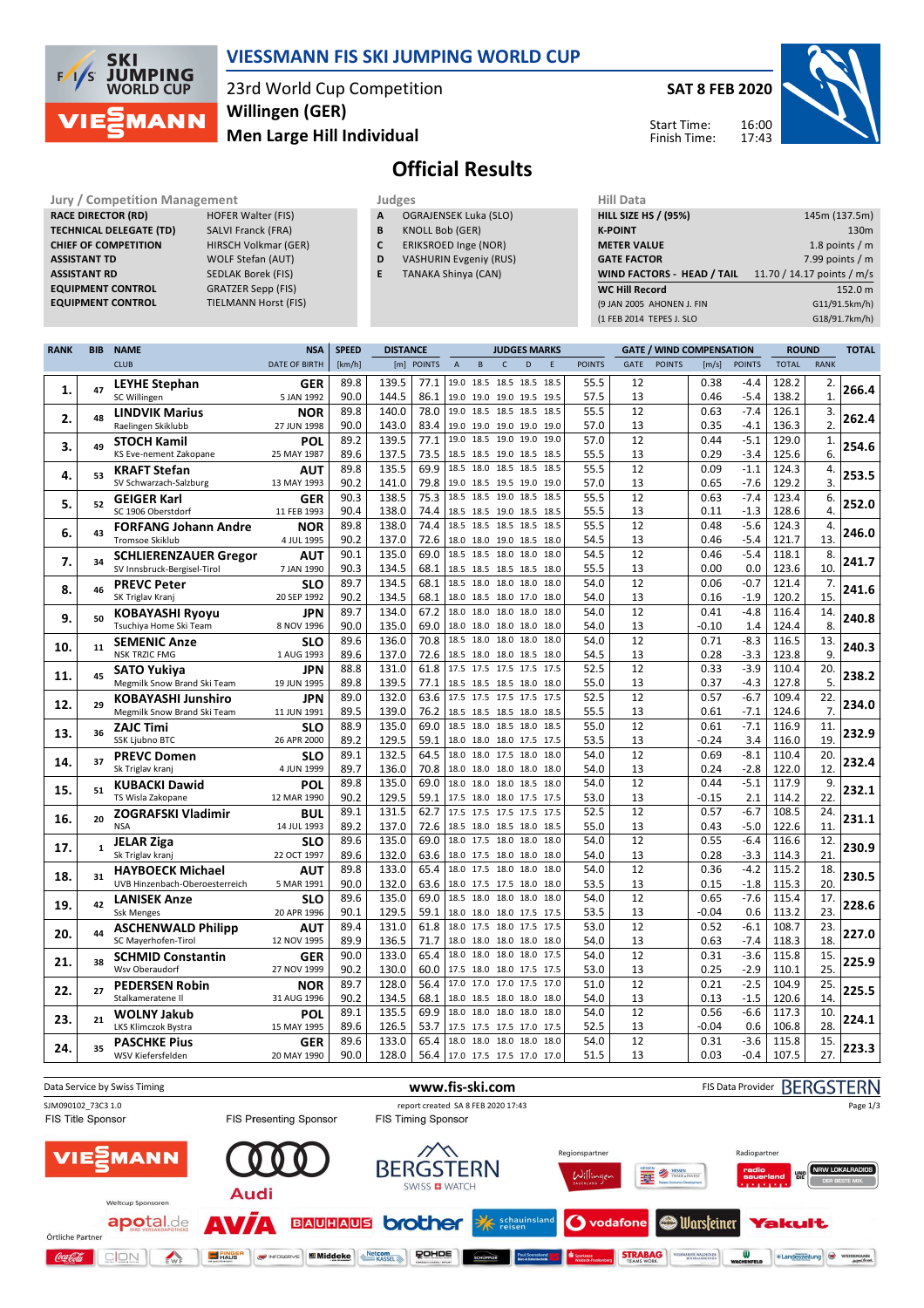

#### **VIESSMANN FIS SKI JUMPING WORLD CUP**

23rd World Cup Competition **Men Large Hill Individual Willingen (GER)**

**SAT 8 FEB 2020**

Start Time: Finish Time:



### **Official Results**

| <b>RANK</b> | <b>BIB</b> | <b>NAME</b>                      | <b>NSA</b>           | <b>SPEED</b> | <b>DISTANCE</b><br><b>JUDGES MARKS</b> |                                 |  |                          |   | <b>GATE / WIND COMPENSATION</b> |               |             |               |                       | <b>ROUND</b>  |              |             |       |
|-------------|------------|----------------------------------|----------------------|--------------|----------------------------------------|---------------------------------|--|--------------------------|---|---------------------------------|---------------|-------------|---------------|-----------------------|---------------|--------------|-------------|-------|
|             |            | <b>CLUB</b>                      | <b>DATE OF BIRTH</b> | [km/h]       |                                        | [m] POINTS                      |  | B                        | D | F                               | <b>POINTS</b> | <b>GATE</b> | <b>POINTS</b> | $\lfloor m/s \rfloor$ | <b>POINTS</b> | <b>TOTAL</b> | <b>RANK</b> |       |
| 25.         |            | JOHANSSON Robert                 | <b>NOR</b>           | 89.4         | 127.5                                  | 55.5   17.0 17.5 17.0 17.5 17.0 |  |                          |   |                                 | 51.5          | 12          |               | 0.39                  | $-4.6$        | 102.4        | 28.         | 222.2 |
|             |            | Soere Aal IL                     | 23 MAR 1990          | 89.8         | 135.0                                  | 69.0   18.0 18.0 18.0 18.0 18.0 |  |                          |   |                                 | 54.0          | 13          |               | 0.27                  | $-3.2$        | 119.8        | 16.         |       |
| 26.         |            | <b>EISENBICHLER Markus</b>       | <b>GER</b>           | 89.8         | 128.0                                  | 56.4 17.0 17.0 17.0 17.0 16.5   |  |                          |   |                                 | 51.0          | 12          |               | 0.38                  | $-4.4$        | 103.0        | 27.         | 221.6 |
|             |            | <b>TSV Siegsdorf</b>             | 3 APR 1991           | 90.3         | 136.0                                  | 70.8 38.0 18.0 18.5 18.0 18.0   |  |                          |   |                                 | 54.0          | 13          |               | 0.53                  | $-6.2$        | 118.6        | 17.         |       |
| 27.         |            | <b>AALTO Antti</b>               | <b>FIN</b>           | 89.7         | 132.5                                  | 64.5                            |  | 18.0 17.5 17.5 18.0 18.0 |   |                                 | 53.5          | 12          |               | 0.56                  | $-6.6$        | 111.4        | 19.         | 220.2 |
|             |            | Kiteen Urheilijat                | 2 APR 1995           | 90.0         | 130.5                                  | 60.9 17.5 17.5 17.5 17.5 17.5   |  |                          |   |                                 | 52.5          | 13          |               | 0.39                  | $-4.6$        | 108.8        | 26.         |       |
| 28.         |            | <b>KOUDELKA Roman</b>            | <b>CZE</b>           | 88.9         | 126.5                                  | 53.7                            |  |                          |   | 117.5 17.5 17.0 17.5 17.5"      | 52.5          | 12          |               | 0.13                  | $-1.5$        | 104.7        | 26.         | 217.5 |
|             |            | LSK Lomnice nad Popelkou - Dukla | 9 JUL 1989           | 89.5         | 133.0                                  | 65.4 18.0 18.0 18.0 18.0 18.5   |  |                          |   |                                 | 54.0          | 13          |               | 0.56                  | $-6.6$        | 112.8        | 24.         |       |
| 29.         |            | <b>HAARE Anders</b>              | <b>NOR</b>           | 89.8         | 126.0                                  | 52.8                            |  |                          |   | 17.0 17.5 17.0 17.0 17.0        | 51.0          | 12          |               | 0.33                  | $-3.9$        | 99.9         | 30.         | 199.9 |
|             |            | Vikersund IF                     | 7 DEC 1999           | 90.0         | 125.5                                  | 51.9                            |  |                          |   | 17.0 17.0 17.0 17.0 17.0        | 51.0          | 13          |               | 0.25                  | $-2.9$        | 100.0        | 29.         |       |
| 30.         |            | <b>AMMANN Simon</b>              | <b>SUI</b>           | 89.4         | 125.5                                  | 51.9                            |  |                          |   | 17.0 17.0 17.0 17.0 17.0        | 51.0          | 12          |               | 0.17                  | $-2.0$        | 100.9        | 29.         | 196.1 |
|             |            | SSC Toggenburg                   | 25 JUN 1981          | 89.7         | 124.5                                  | 50.1 17.0 16.5 16.5 17.0 17.0   |  |                          |   |                                 | 50.5          | 13          |               | 0.46                  | $-5.4$        | 95.2         | 30.         |       |

|     | not qualified for 2nd round |                                                                |                           |      |       |      |                               |                          |      |    |      |         |      |     |      |
|-----|-----------------------------|----------------------------------------------------------------|---------------------------|------|-------|------|-------------------------------|--------------------------|------|----|------|---------|------|-----|------|
| 31. | 24                          | <b>FREITAG Richard</b><br><b>SG Nickelhuette Aue</b>           | <b>GER</b><br>14 AUG 1991 | 89.3 | 126.0 |      | 52.8 17.0 17.0 16.5 17.0 17.0 |                          | 51.0 | 12 | 0.37 | $-4.3$  | 99.5 | 31. | 99.5 |
| 32. | 18                          | <b>POLASEK Viktor</b><br>Nove Mesto-Dukla                      | <b>CZE</b><br>18 JUL 1997 | 89.1 | 126.5 | 53.7 |                               | 17.0 17.0 17.0 17.0 17.0 | 51.0 | 12 | 0.49 | $-5.7$  | 99.0 | 32. | 99.0 |
| 33. | 28                          | <b>SATO Keiichi</b><br>Megmilk Snow Brand Ski Team             | <b>JPN</b><br>27 JUL 1997 | 89.3 | 123.0 | 47.4 |                               | 17.0 16.5 16.5 17.0 17.0 | 50.5 | 12 | 0.09 | $-1.1$  | 96.8 | 33. | 96.8 |
| 34. | 14                          | <b>HUBER Stefan</b><br>SC Seekirchen-Salzburg                  | <b>AUT</b><br>8 MAR 1994  | 89.5 | 124.0 | 49.2 |                               | 17.0 17.0 17.0 17.0 17.0 | 51.0 | 12 | 0.32 | $-3.7$  | 96.5 | 34. | 96.5 |
| 35. | 41                          | <b>ZYLA Piotr</b><br>WSS Wisla                                 | POL<br>16 JAN 1987        | 89.4 | 124.0 | 49.2 |                               | 17.0 17.0 17.0 17.0 17.0 | 51.0 | 12 | 0.37 | $-4.3$  | 95.9 | 35. | 95.9 |
| 36. | 16                          | <b>WOERGOETTER Marco</b><br>Kitzbueheler Ski Club - KSC        | <b>AUT</b><br>16 OCT 2002 | 89.5 | 124.0 |      | 49.2 17.0 17.0 16.5 17.0 17.0 |                          | 51.0 | 12 | 0.49 | $-5.7$  | 94.5 | 36. | 94.5 |
| 37. |                             | <b>ZNISZCZOL Aleksander</b><br>WSS Wisla                       | POL<br>8 MAR 1994         | 89.3 | 123.0 | 47.4 |                               | 17.0 17.5 17.0 17.0 17.0 | 51.0 | 12 | 0.41 | $-4.8$  | 93.6 | 37. | 93.6 |
| 38. | 22                          | <b>TAKEUCHI Taku</b><br>team taku                              | <b>JPN</b><br>20 MAY 1987 | 89.9 | 123.5 |      | 48.3 17.0 16.5 16.5 17.0 17.0 |                          | 50.5 | 12 | 0.72 | -8.4    | 90.4 | 38. | 90.4 |
| 39. |                             | <b>TEPES Jurij</b><br>SD Dolomiti                              | <b>SLO</b><br>14 FEB 1989 | 89.4 | 119.0 | 40.2 |                               | 16.5 16.5 16.0 16.5 16.5 | 49.5 | 12 | 0.18 | $-2.1$  | 87.6 | 39. | 87.6 |
| 40. | 19                          | <b>BOYD-CLOWES Mackenzie</b><br>Altius Nordic Ski Club         | <b>CAN</b><br>13 JUL 1991 | 89.5 | 122.0 | 45.6 |                               | 16.5 16.5 16.5 16.5 16.5 | 49.5 | 12 | 0.73 | $-8.5$  | 86.6 | 40. | 86.6 |
| 41. | 12                          | <b>MURANKA Klemens</b><br>TS Wisla Zakopane                    | POL<br>31 AUG 1994        | 89.1 | 121.0 | 43.8 | 16.5 17.0 16.5 16.5 16.5      |                          | 49.5 | 12 | 0.62 | $-7.3$  | 86.0 | 41. | 86.0 |
| 42. | $\overline{\mathbf{3}}$     | <b>HAZETDINOV Ilmir</b><br>SDUSHOR 33 MOSKOVSKAYA OBLAST - RES | <b>RUS</b><br>28 OCT 1991 | 89.8 | 119.0 |      | 40.2 16.5 17.0 16.5 16.5 16.5 |                          | 49.5 | 12 | 0.59 | $-6.9$  | 82.8 | 42. | 82.8 |
| 43. |                             | <b>STURSA Voitech</b><br>TJ Dukla Liberec                      | <b>CZE</b><br>3 AUG 1995  | 88.8 | 116.0 | 34.8 |                               | 16.5 16.5 16.5 16.5 16.5 | 49.5 | 12 | 0.24 | $-2.8$  | 81.5 | 43. | 81.5 |
| 44. | 25                          | <b>NAKAMURA Naoki</b><br>Tokai University Sapporo Ski Club     | <b>JPN</b><br>19 SEP 1996 | 89.4 | 117.0 | 36.6 |                               | 16.5 16.0 16.0 16.0 16.5 | 48.5 | 12 | 0.34 | $-4.0$  | 81.1 | 44. | 81.1 |
| 45. | 33                          | <b>PEIER Killian</b><br>Vallee du Joux                         | <b>SUI</b><br>28 MAR 1995 | 89.1 | 114.0 | 31.2 |                               | 16.0 16.0 16.0 16.0 16.0 | 48.0 | 12 | 0.48 | $-5.6$  | 73.6 | 45. | 73.6 |
| 46. |                             | <b>STEKALA Andrzej</b><br>Azs Zakopane                         | <b>POL</b><br>30 JUN 1995 | 89.2 | 112.0 | 27.6 |                               | 16.0 16.5 16.0 16.0 16.0 | 48.0 | 12 | 0.24 | $-2.8$  | 72.8 | 46. | 72.8 |
| 47. | 17                          | <b>DESCHWANDEN Gregor</b><br>Horw                              | <b>SUI</b><br>27 FEB 1991 | 89.3 | 113.0 | 29.4 |                               | 16.0 16.0 16.0 16.0 16.0 | 48.0 | 12 | 0.42 | $-4.9$  | 72.5 | 47. | 72.5 |
| 48. |                             | <b>MAATTA Jarkko</b><br>Kainuun Hiihtoseura                    | <b>FIN</b><br>28 DEC 1994 | 89.2 | 115.0 | 33.0 |                               | 16.0 16.0 16.0 16.5 16.5 | 48.5 | 12 | 0.86 | $-10.1$ | 71.4 | 48. | 71.4 |
| 49. | 10                          | <b>KORNILOV Denis</b><br>Sdushor CSP N. Novgorod Dinamo        | <b>RUS</b><br>17 AUG 1986 | 88.9 | 110.0 | 24.0 | 15.5 16.0 16.0 16.0 16.0      |                          | 48.0 | 12 | 0.60 | $-7.0$  | 65.0 | 49. | 65.0 |

**Disqualified**

40 HUBER Daniel AUT SCE 4

SCE 4 : SUIT